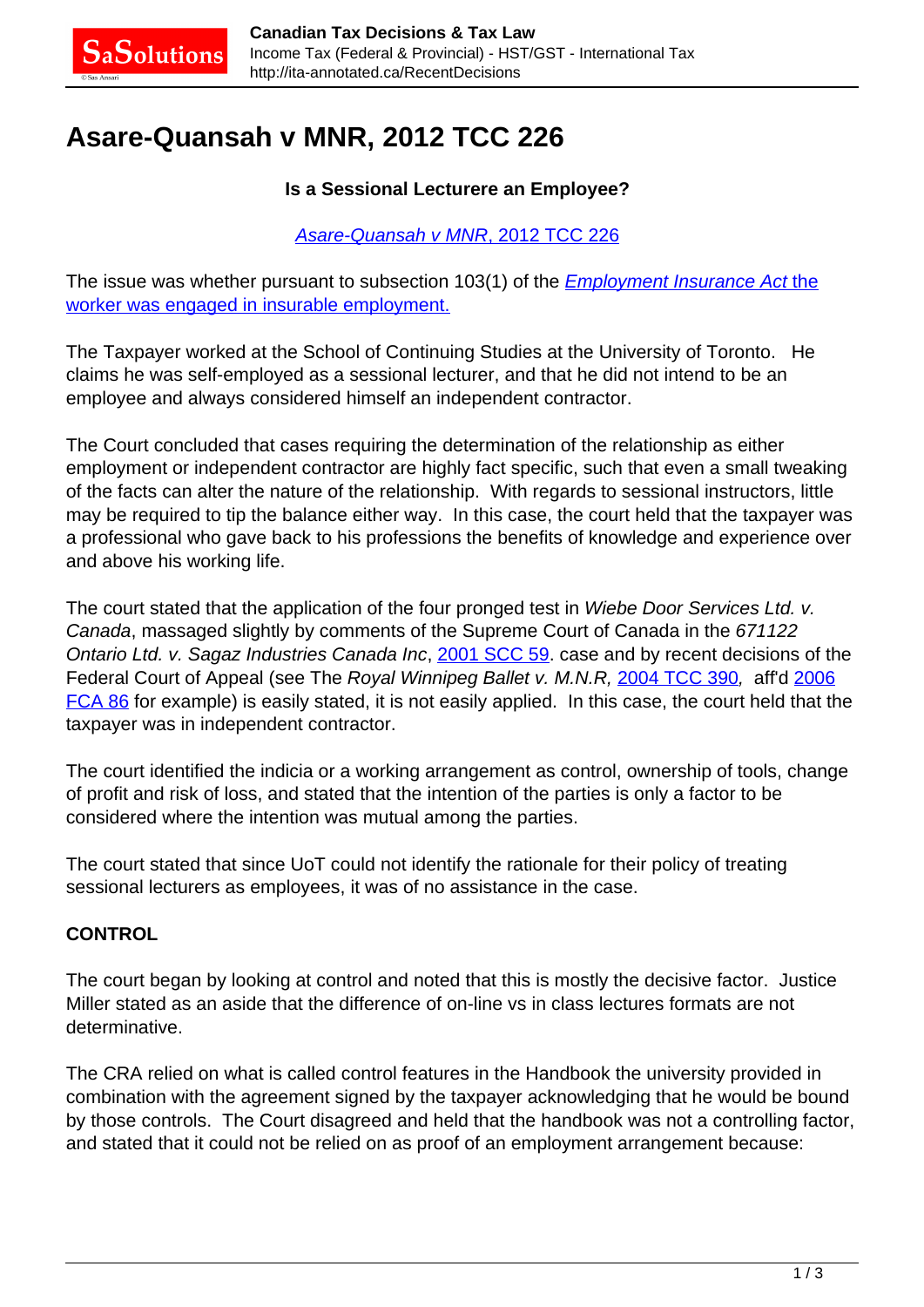- the university representative stated that the Handbook itself is quide to assist instructors
- the Handbook itself says that it applies to employees and independent contractors
- the consequence for the failure to comply was the potential not to get another contract

The court also noted that:

- although the university sets the date for courses, it does so with instructor input
- the instructor had changed the schedule to accommodate his work
- the majority of the work was preparation and making, which was done wherever and whenever the instructor chose
- no one from UoT reviewed the instructor's syllabus, attended lectures, and other than student evaluations provided comments on his performance
- minimum and maximum number of students were set by the school, but with deference given to the instructor's preference
- Remuneration was a base amount plus an amount per student, and the school saw instructors as sharing in the revenue as partners

In the end there were little control factors to point towards employment, and several factors of independence to point towards independent contractor.

#### **TOOLS**

The court dealt with the "tools" factor. The instructor covered his own expenses of his home office. The School provided the classroom and online software as well as a resource centre (with very few resources).

The court noted that knowledge was claimed by the taxpayer as the main tool, but did not feel it needed to deal with this argument as the indicator of this factor was neutral.

#### **Chance of profit - Risk of Loss**

There were two remuneration systems among which an instructor could choose (flat fee or per student), and the instructor could also negotiate. The taxpayer here had chosen a per-student remuneration basis. The court noted that the reputation of the instructor and his teaching style, as well as the number of hours he devoted to preparation and making, all could lead to different rates of remuneration, which favoured independent contractor finding.

There was little risk of loss, absent the materials and preparation time, and this was seen as a neutral factor by the court.

# **CONCLUSION**

The court referred to cases:

Heritage Baptist College v. Minister of National Revenue: instructors required to answer questions, dean determined who would be invited back, and payment was flat fee irrespective to